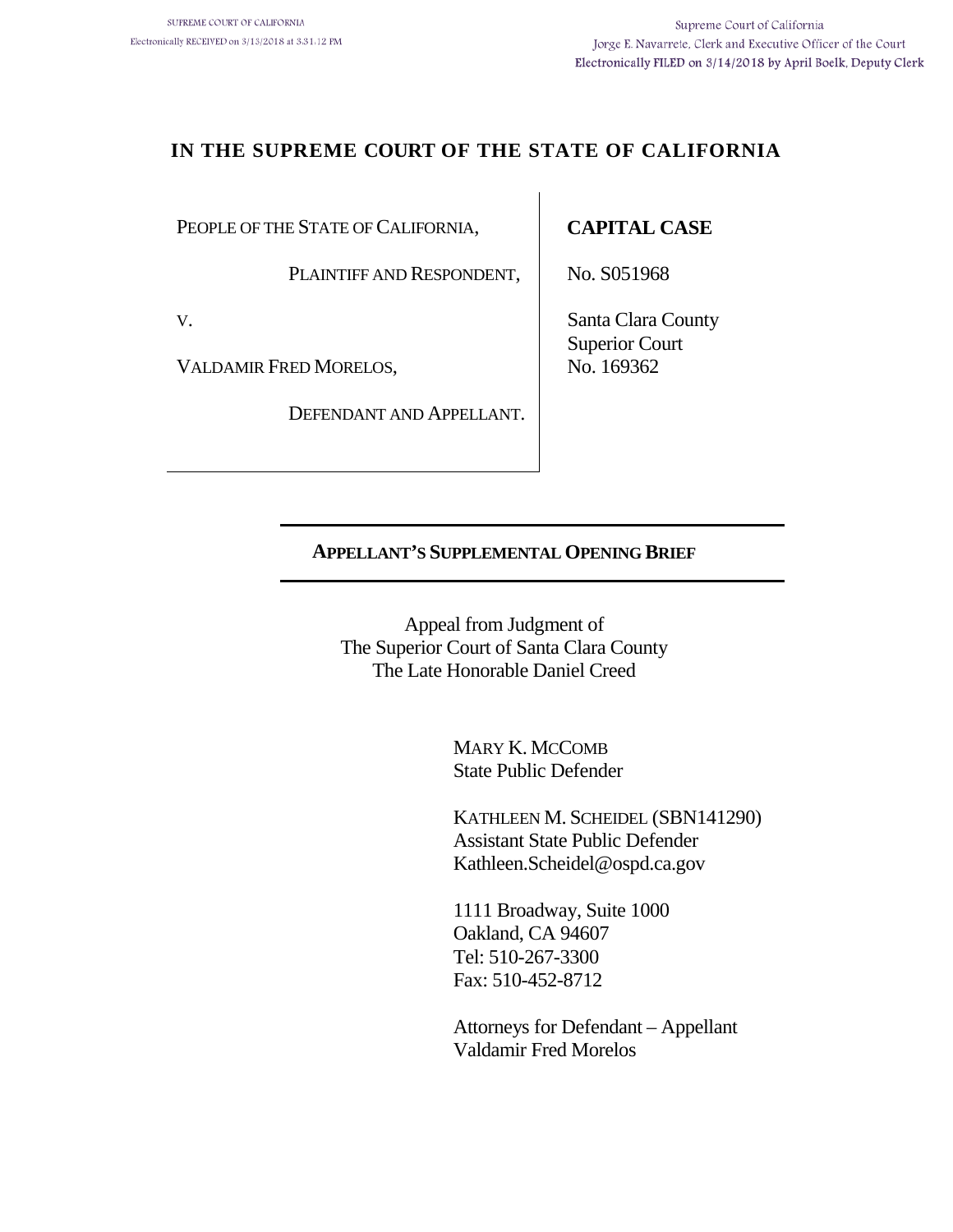## **TABLE OF CONTENTS**

| I. THE RECORD FAILS TO ESTABLISH A VALID WAIVER OF                                                                                 |
|------------------------------------------------------------------------------------------------------------------------------------|
| APPELLANT'S RIGHT TO A JURY AT THE GUILT, SPECIAL                                                                                  |
| CIRCUMSTANCE AND PENALTY PHASES OF HIS TRIAL; REVERSAL                                                                             |
| OF HIS CONVICTION AND DEATH SENTENCE IS REQUIRED  5                                                                                |
|                                                                                                                                    |
| B. The Record Fails to Affirmatively Demonstrate That Appellant<br>Knowingly and Intelligently Waived His Right to a Jury Trial at |
| the Guilt, Special Circumstance, and Penalty Phases of His Trial  8                                                                |
| C. The Failure to Obtain an Informed Waiver of Jury Trial Requires<br>Reversal of Appellant's Conviction and Sentence of Death 14  |
|                                                                                                                                    |
|                                                                                                                                    |
|                                                                                                                                    |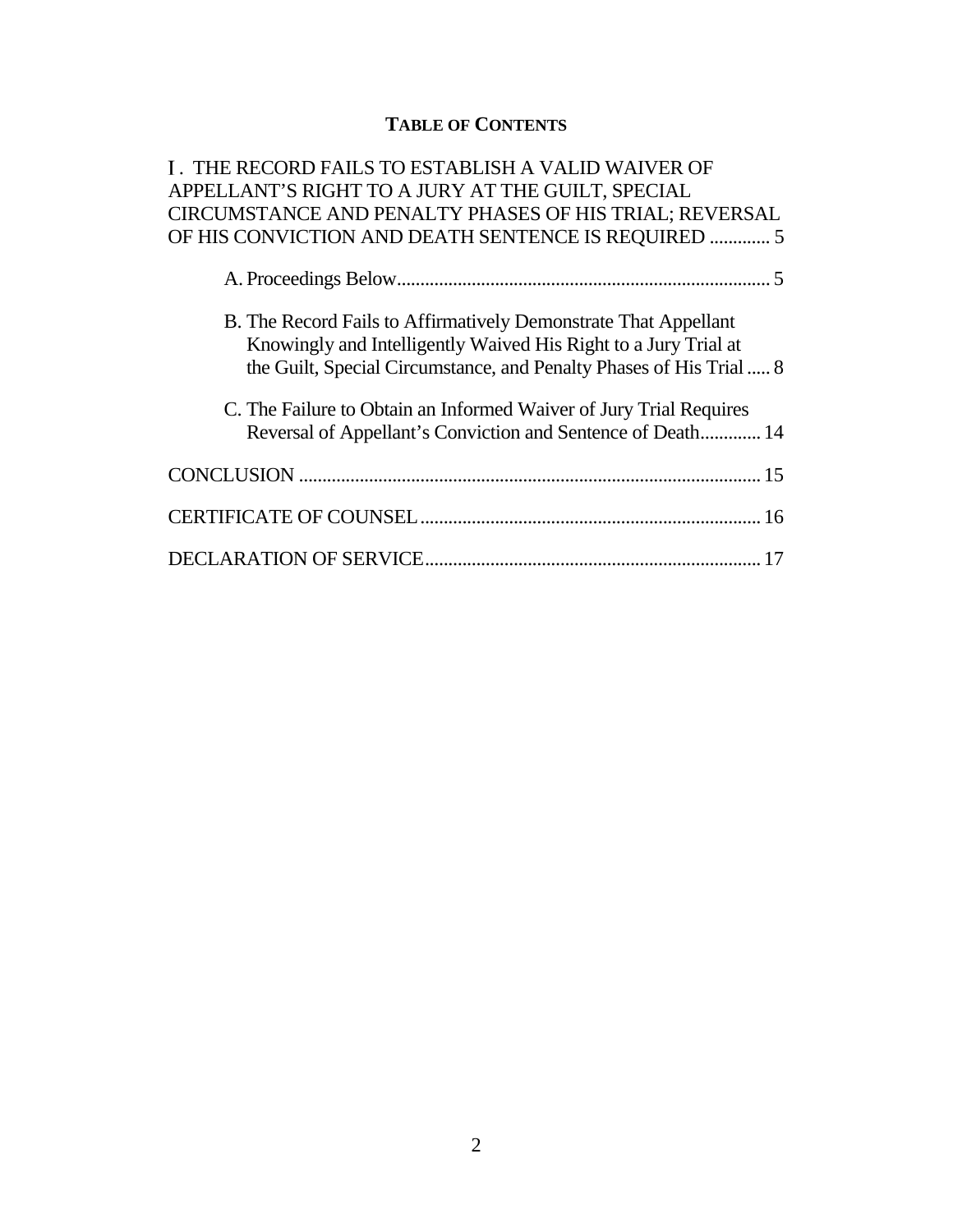## **TABLE OF AUTHORITIES**

### **FEDERAL CASES**

| Eddings v. Oklahoma   |
|-----------------------|
| Faretta v. California |
| Lockett v. Ohio       |
| Penry v. Lynaugh      |
| Rose v. Clark         |
| Tennard v. Dretke     |
| <b>STATE CASES</b>    |
| People v. Cahill      |
| People v. Collins     |
| People v. Daniels     |
| People v. Doyle       |
| People v. Langdon     |
| People v. Memro       |
| People v. Sivongxxay  |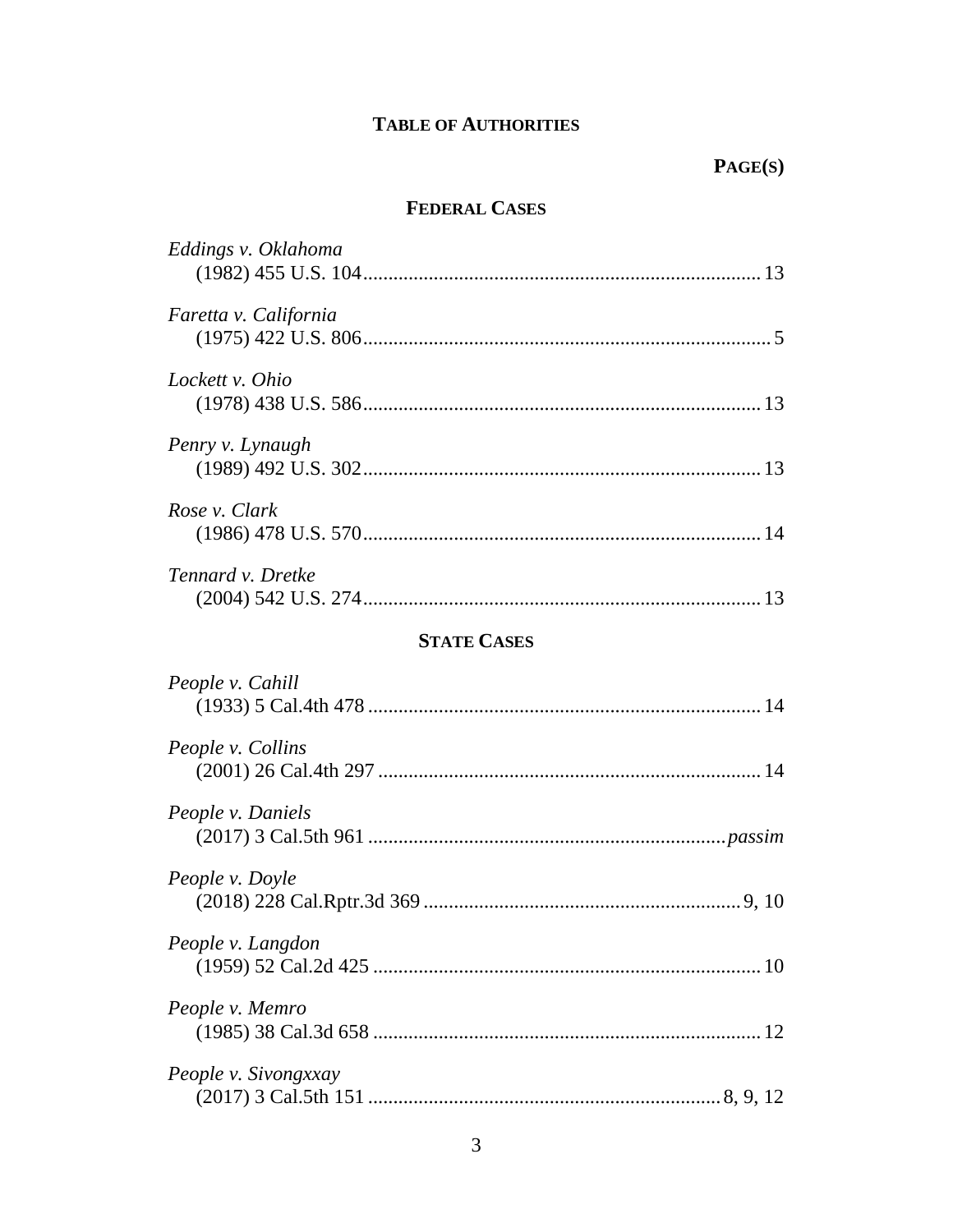| People v. Tran |  |
|----------------|--|
|                |  |

## **COURT RULES**

|--|--|--|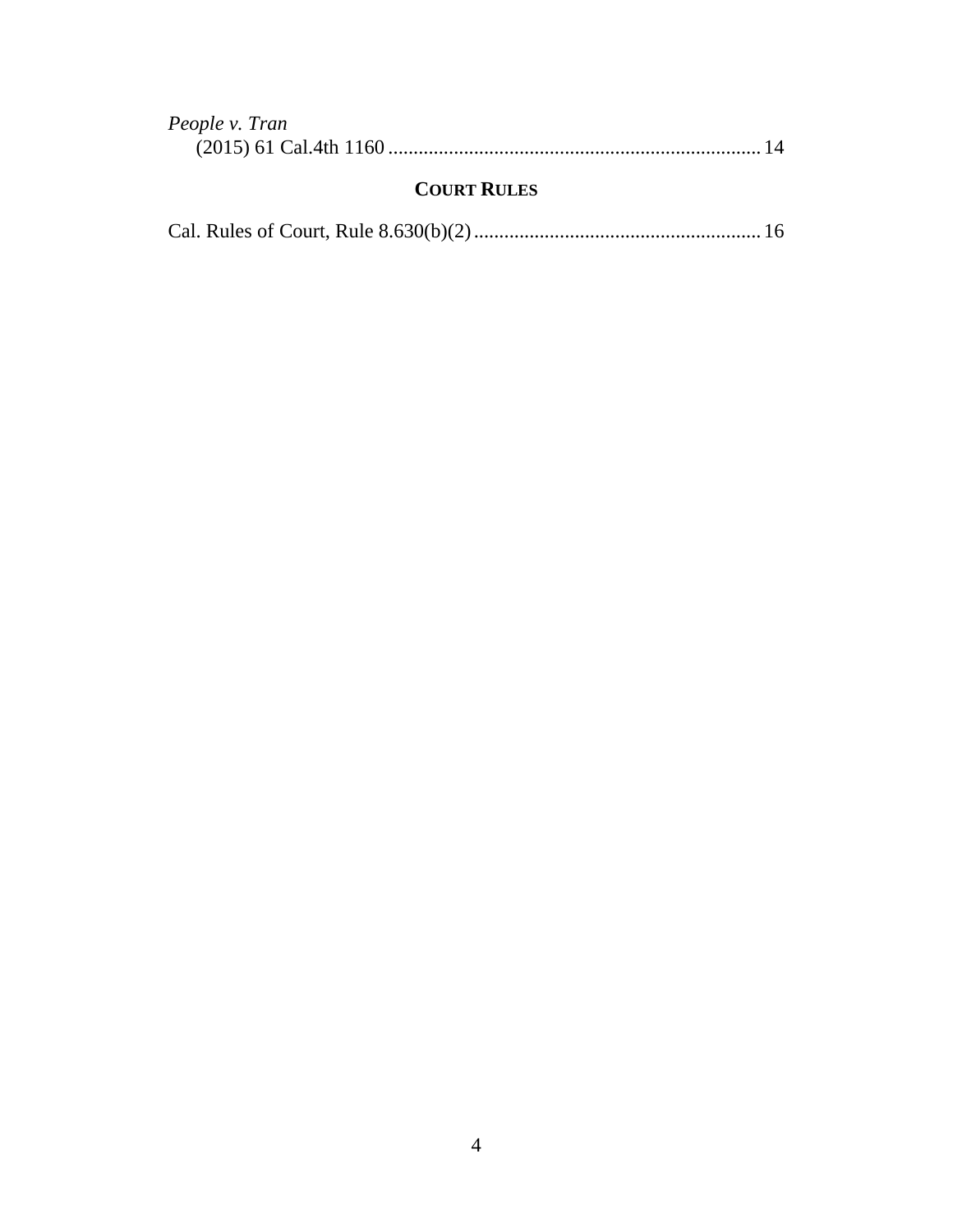#### **IN THE SUPREME COURT OF THE STATE OF CALIFORNIA**

PEOPLE OF THE STATE OF CALIFORNIA,

Plaintiff and Respondent,

v.

VALDAMIR FRED MORELOS,

Defendant and Appellant.

## **CAPITAL CASE**

Cal. Supreme Court No. S051968

(Santa Clara County Superior Court No. 169362)

#### **APPELLANT'S SUPPLEMENTAL OPENING BRIEF**

\_\_\_\_\_\_\_\_\_\_\_\_\_\_\_\_\_\_\_\_\_\_\_\_\_

#### **.**

## <span id="page-4-0"></span>**THE RECORD FAILS TO ESTABLISH A VALID WAIVER OF APPELLANT'S RIGHT TO A JURY AT THE GUILT, SPECIAL CIRCUMSTANCE AND PENALTY PHASES OF HIS TRIAL; REVERSAL OF HIS CONVICTION AND DEATH SENTENCE IS REQUIRED**

#### **A. Proceedings Below**

 $\overline{a}$ 

<span id="page-4-1"></span>Judge John. T. Ball granted appellant's pre-trial *Faretta*[1](#page-4-2) motion on July 19, 1995 by. [2](#page-4-3) (2CT:416; 7/19/95 RT:3-14.) On July 27, 1995 the prosecutor and appellant informed Judge Ball that they wanted to waive jury as to both the

<sup>1</sup> *Faretta v. California* (1975) 422 U.S. 806.

<span id="page-4-3"></span><span id="page-4-2"></span><sup>2</sup> Appellant's unchallenged counsel waiver did not absolve the court of its duty to ensure a valid waiver of his separate constitutional right to trial by a jury. (*People v. Daniels* (2017) 3 Cal.5th 961, 997.)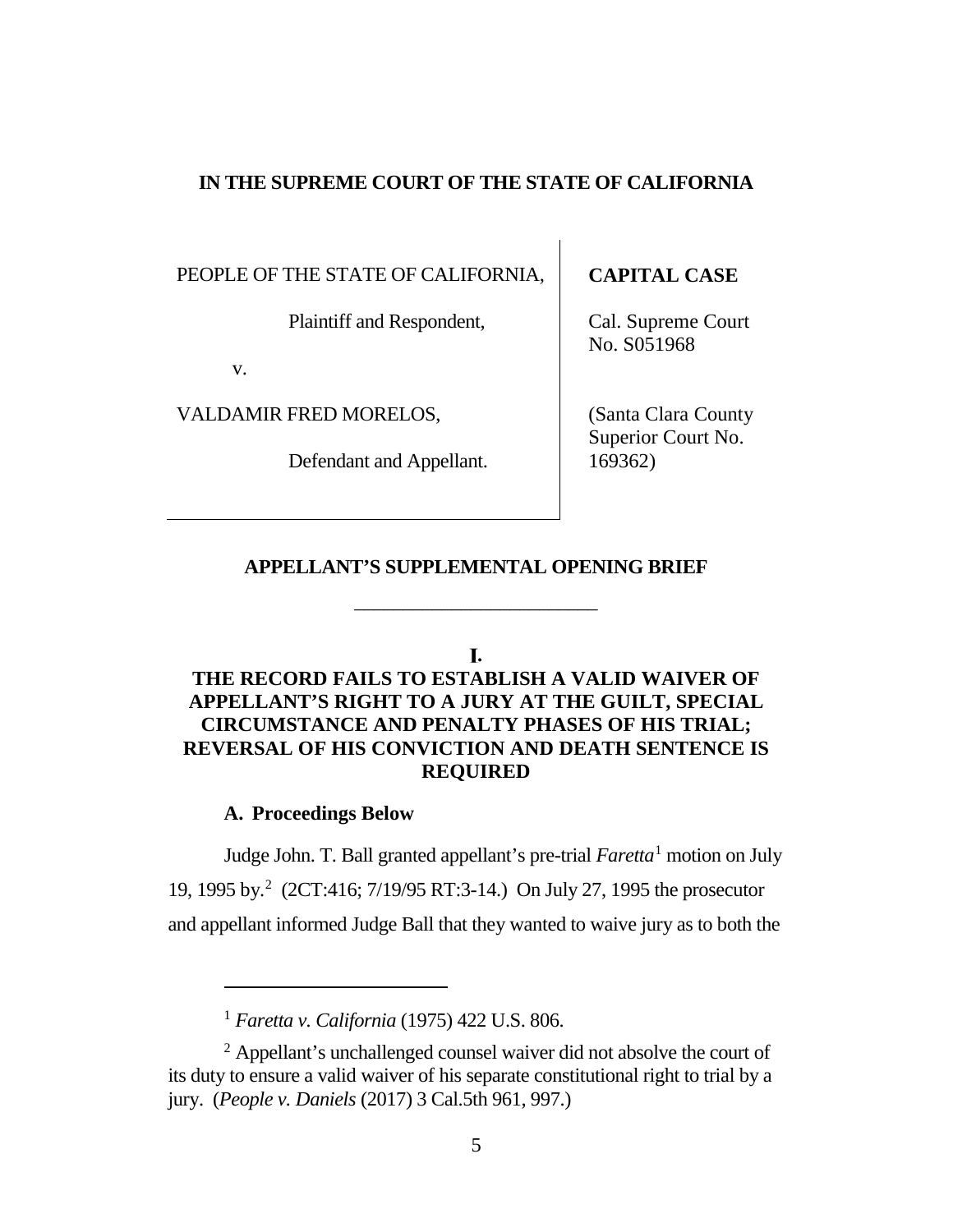guilt and penalty phases of trial, but the judge refused to accept a waiver of jury trial for the penalty phase. (7/27/95 RT:30-31.) On August 9, 1995, a single superior court judge was found who would take a jury waiver for both phases of trial. (8/9/95 RT:46.) On August 11, 1995 the case was transferred to Judge Daniel E. Creed, but not before the court took a jury waiver at the request of the supervising judge. Appellant was present without counsel. The text of the jury waiver colloquy follows:

THE COURT: All right. Let's take things in order then. First let ask you [sic], Mr. Morelos, are you thinking clearly this afternoon?

THE DEFENDANT: Yes, I am.

THE COURT: In other words, you're not under the influence of any drugs, alcohol, or medicine of any kind?

THE DEFENDANT: No, I'm not.

THE COURT: Now, you understand that you have an absolute constitutional right to a trial by a jury. In other words, 12 individuals to make the factual determination both as to your guilt and in the event that that jury would find you guilty and determine one of more special circumstances to be true, that you would have a constitutional right to a jury to determine the penalty for which the crimes would be punishable.

Now, that's been explained to you and you understand that, correct.

THE DEFENDANT: Yes. That's been explained and I do understand it.

THE COURT: And you – at this time, it's my understanding based upon that understand, you wish to freely and voluntarily waive those right to those jury trial provided that Judge Daniel Creed will make this specific to this particular judge [sic] is agreeable to hear your trial; is that correct?

THE DEFENDANT: Yes, I waive jury.

THE COURT: Now, has anybody promised you anything, used any force, threats, pressure on you of any kind to get you to make that decision?

THE DEFENDANT: No, no one.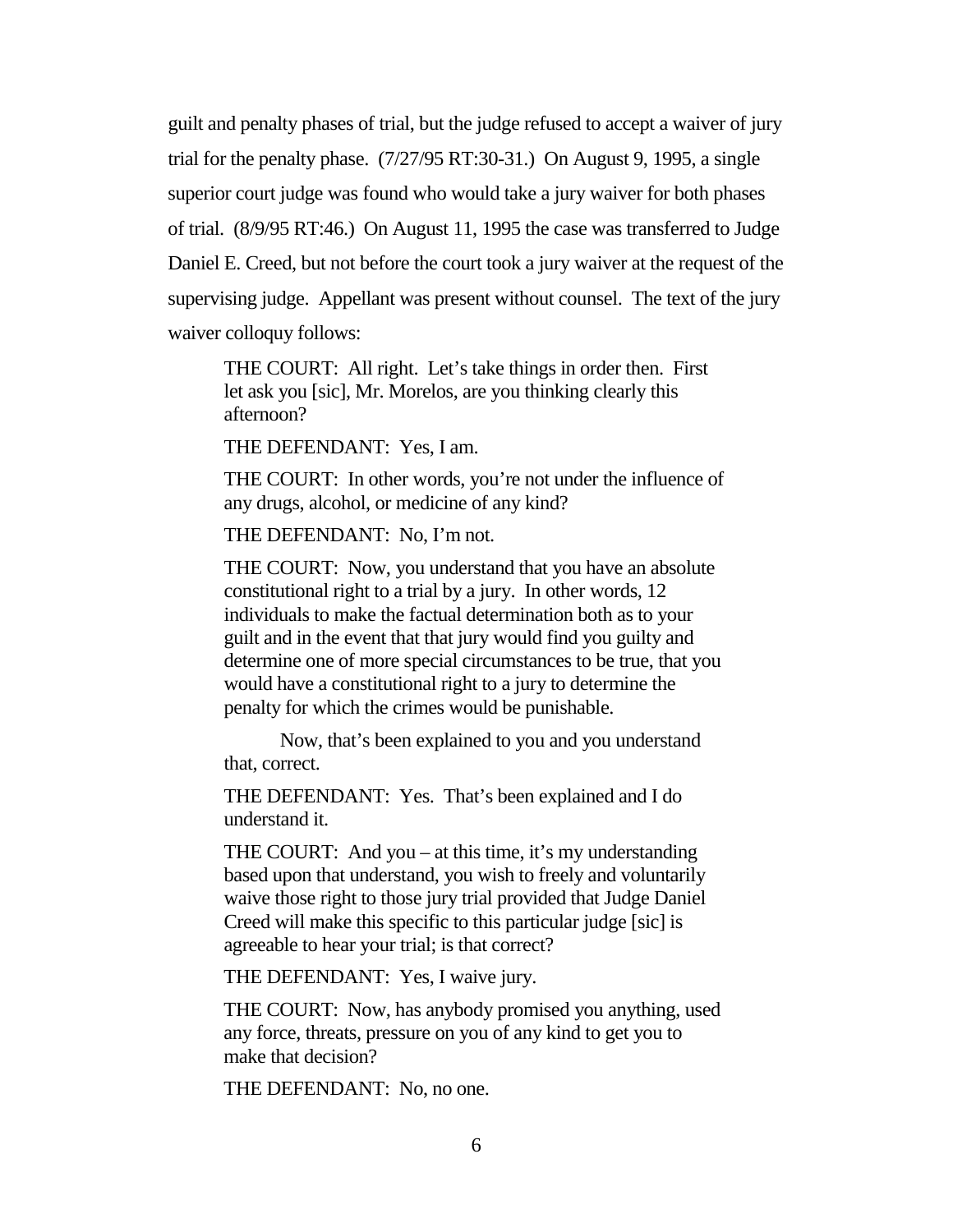THE COURT: In other words, you've made that decision freely and voluntarily based on your own knowledge and understanding of the facts, and that the law that been explained to you and that you understand?

THE DEFENDANT: Yes.

THE COURT: All right. The people wish to join in the jury waiver, Mr. Schon?

MR. SCHON: Yes, your Honor.

THE COURT: All right. Based upon the fact that the defendant has to indicated, the Court will find that the defendant freely, knowingly and intelligently has, in fact, waived his right to a jury trial both as to the penalty and the guilt phase of the Information. And that waiver is limited specifically to the availability of Judge Daniel Creed hearing the matter.

(8/11/95 RT:48-49.)

 $\overline{a}$ 

Due to the limited availability of Judge Creed, Judge Ball presided over other pre-trial proceedings. Appellant requested advisory counsel. (3CT:479- 481.) On December 20, 1995, Judge Ball denied appellant's motion for advisory counsel.[3](#page-6-0) (12/20/95 RT:1-6.)

Trial before Judge Creed began on January 3, 1996. Judge Creed noted that all previous proceedings took place in other departments; in response to the judge's question, appellant said that he was representing himself. (1RT:1.) Judge Creed followed up with a few more questions about appellant's decision to represent himself. (1RT:1-2.) This colloquy followed:

THE COURT: You also do understand that you have an absolute constitutional right to have a trial by jury.

THE DEFENDANT: Yes.

THE COURT: And you understand that right?

THE DEFENDANT: Yes, sir.

THE COURT: And do you give up that right at this time?

<span id="page-6-0"></span><sup>&</sup>lt;sup>3</sup> Appellant's assignment of error regarding this decision is the subject of Argument I in his opening brief on appeal.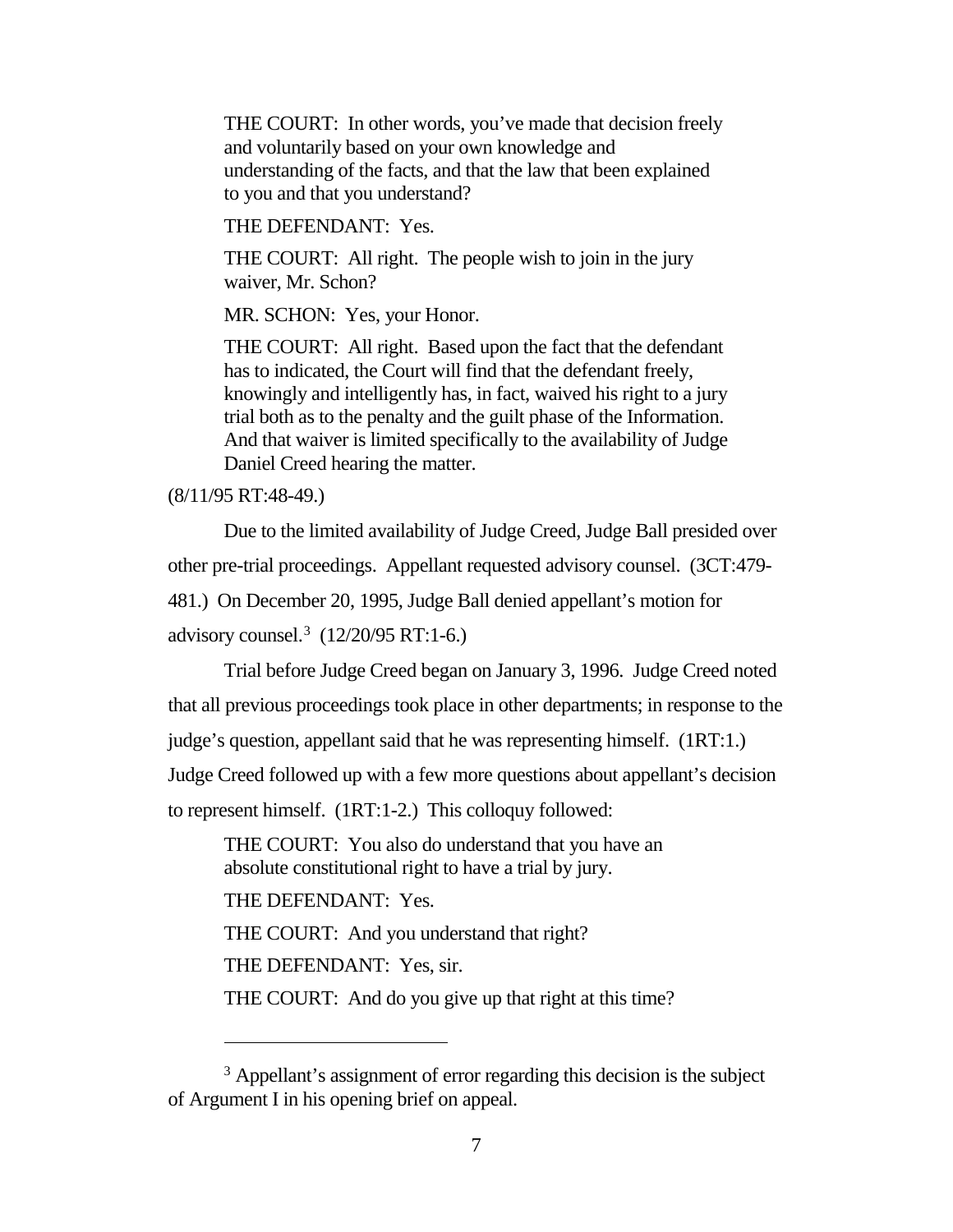THE DEFENDANT: Yes, your honor, I do.

(1RT:2.)

On January 9, 1996, the court found appellant guilty on all counts, found the special allegations true, and found true the two prior convictions. (2RT:324-325.) The penalty phase began the next day, and prior to the presentation of evidence the court addressed appellant as follows:

THE COURT: Mr. Morelos, we have ended phase one, which is the guilt phase of the trial. We're about to begin phase two, which is the penalty phase. Let me clarify something. At this particular time if you so desire we could break the trial if you decided, one, you wanted to be represented by an attorney, or two, if you decided you wanted to go to the second phase with the jury, you could make that request at this time and I would grant that request. Is that what you want to do?

THE DEFENDANT: No, sir, I do not.

THE COURT: You want to continue on as a court trial?

THE DEFENDANT: Yes, I do.

<span id="page-7-0"></span>(2RT:329.)

### **B. The Record Fails to Affirmatively Demonstrate That Appellant Knowingly and Intelligently Waived His Right to a Jury Trial at the Guilt, Special Circumstance, and Penalty Phases of His Trial**

In *People v. Sivongxxay* (2017) 3 Cal.5th 151, 166 (*Sivongxxay*), this

Court affirmed that a knowing, intelligent, and express personal waiver of the jury trial right is required in a criminal prosecution under both the federal and state constitution. A jury in a criminal case may be waived by the explicit consent of both parties; a jury trial waiver may not be accepted by the court unless it is knowing and intelligent  $-$  i.e., made with a full awareness both of the nature of the right being abandoned and the consequences of the decision to abandon it. (*Ibid*., citations omitted.) No rigid rubric is required for taking such waiver; the Court will uphold a waiver of a jury trial if the record affirmatively shows from a totality of the circumstances that the waiver was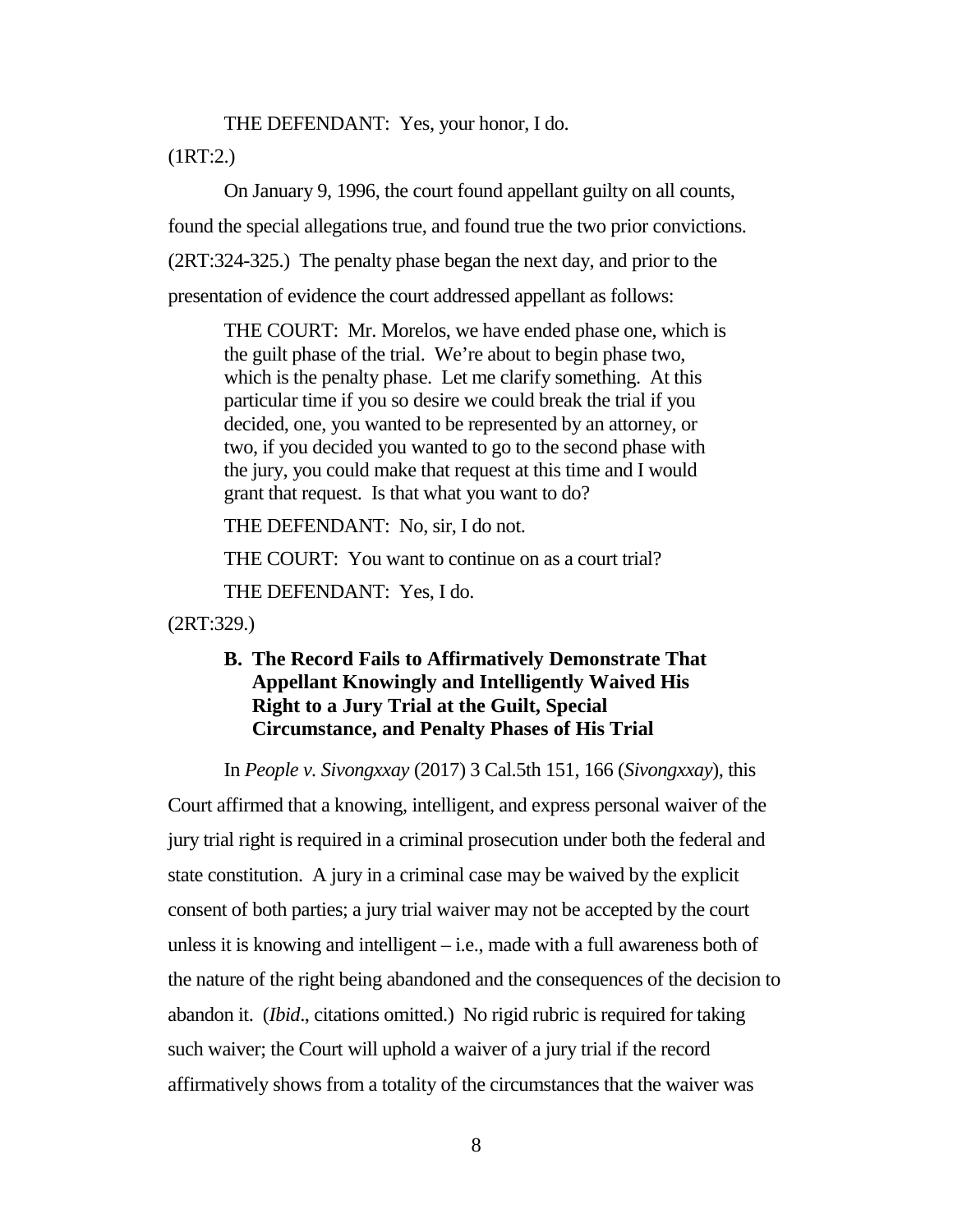knowing and intelligent. (*Id*. at pp. 166-167 and *People v. Daniels* (2017) 3 Cal.5th 961, 991.)

*Sivongxxay* concluded, based on its specific circumstances, that the defendant's waiver was knowing and intelligent. (*Sivongxxay*, *supra*, 3 Cal.5th at p. 167.) Nevertheless, the court emphasized "the value of a robust oral colloquy" in eliciting a knowing, intelligent, and voluntary waiver of a jury trial. (*Id*. at p. 169.) This Court said trial courts should advise defendants of "the basic mechanics of a jury trial in a waiver colloquy." (*Ibid*.) Specifically, the Court recommended that advisement include statements that a jury consists of 12 members of the community; defendant, through counsel, may participate in jury selection; all jury members must unanimously agree upon a verdict; and, if a defendant waives the right to a jury trial, the judge alone will decide guilt or innocence. (*Ibid*.) The Court also recommended that the trial court take additional steps to ensure that the defendant comprehends what the jury trial right entails by asking a defendant whether he had consulted with his attorney, whether counsel has explained the differences between a jury trial and a bench trial, and whether the defendant understands the right he is waiving. (*Id*. at pp. 169-170.) "Ultimately, a court must consider the defendant's individual circumstances and exercise judgment in deciding how best to ensure that a particular defendant who purports to waive a jury trial does to knowingly and intelligently." (*Id*. at p. 170.)

*People v. Daniels* (2017) 3 Cal.5th 961 (*Daniels*) clarified that "[w]e do not start with a presumption of validity that may only be rebutted by signs of a defendant's confusion or unwillingness in entering a waiver." Rather, a jury trial waiver will be upheld on appeal only "'if the record affirmatively shows that the waiver was voluntary and intelligent under the totality of the circumstances.'" (*Id*. at p. 991, citation omitted (lead opn. of Cuellar, J.); see also *People v. Doyle* (2018) 228 Cal.Rptr.3d 369 (dis. opn. on review den. of

9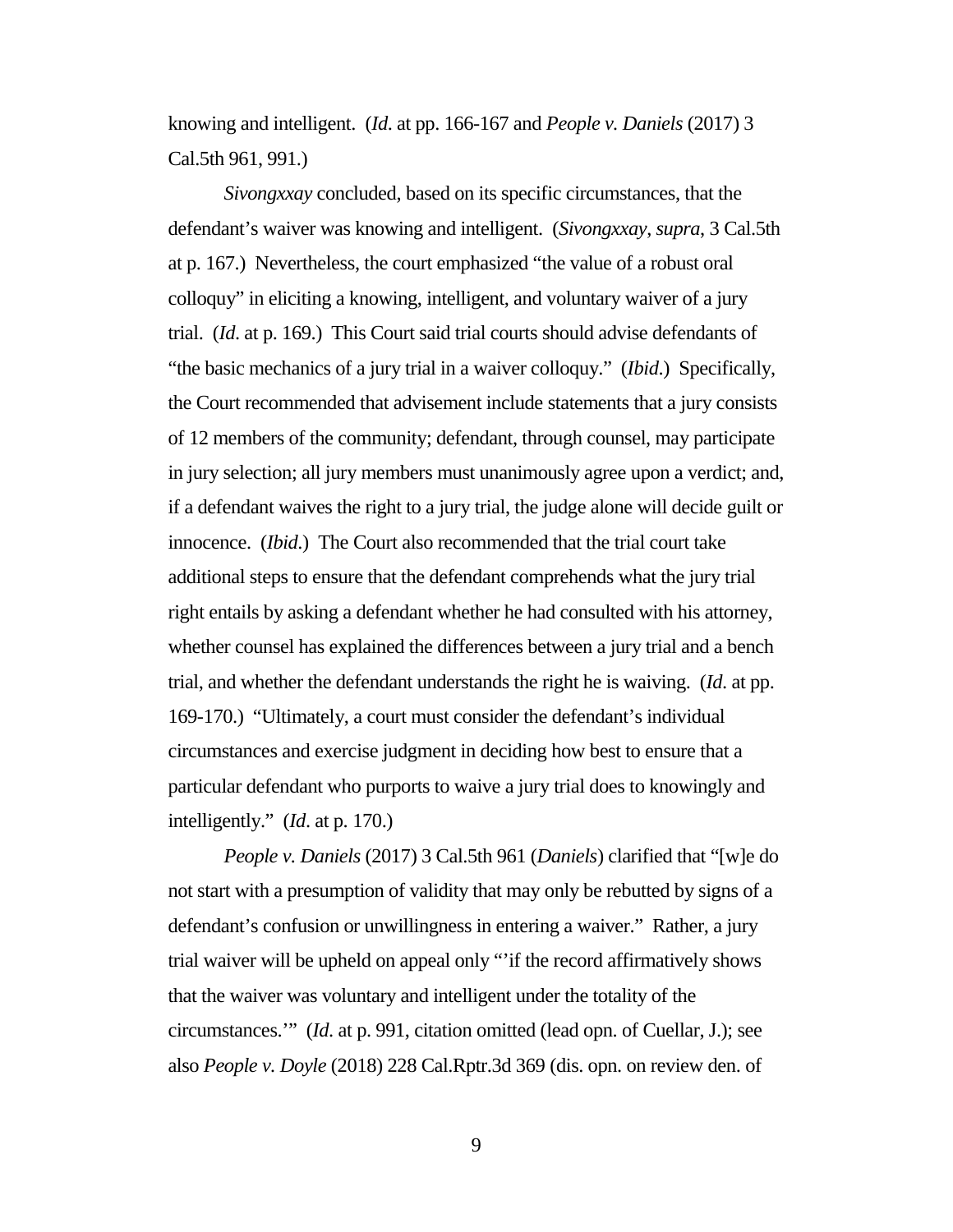Liu,  $J<sup>4</sup>$  $J<sup>4</sup>$  $J<sup>4</sup>$ .).) Factors the Court considers in whether a knowing and intelligent waiver has been obtained include the quality of the colloquy prior to the court's acceptance of a waiver, the presence of counsel, and references to discussion between the defendant and counsel regarding the jury right, and the existence and contents of a written waiver. (*Ibid.*)

In *Daniels*, the trial court advised Daniels, a pro per capital defendant, that if he waived a jury trial, the court alone would decide the question of guilt, but the waiver colloquy did not mention any of the other advisements recommended in *Sivongxxay*. (*Daniels*, *supra*, 3 Cal.5th at pp. 986-989.) Based on the totality of the circumstances, including "indications in the record that defendant's overarching aim throughout the proceedings was simply to accept responsibility for the charged crimes" (*ibid*.) a four-to-three majority upheld the jury trial waiver as to the guilt phase, while a different four–to-three majority found the waiver unconstitutionally invalid as to the penalty phase. (See *id*. at pp. 1029-1030 (conc. opn. of Kruger, J.); *id*. at p. 1002 (lead opn. of Cuellar, J.); *id*. at p. 1028 (conc. & dis. opn. of Corrigan, J.).)

Lack of Waiver with Respect to Substantive Crimes: In this case, the record fails to affirmatively demonstrate that appellant, who like Daniels was representing himself, knowingly and intelligently waived his right to a jury trial. The waiver colloquy was at least as minimal as that in *Daniels*. Appellant was advised of his right to jury trial by in a single, convoluted statement by Judge Ball: "In other words, 12 individuals to make the factual

 $\overline{a}$ 

<span id="page-9-0"></span><sup>4</sup> Justice Lui wrote to question the continued validity of the rule stated in *People v. Langdon* (1959) 52 Cal.2d 425, 432 (*Langdon*), that a trial court's failure to explain to a defendant the nature and possible consequences of waiving a jury trial was not grounds for finding the waiver invalid where defendant was represented by counsel and failed to show in the record that either he or his counsel was misled as to the result that may occur because of the wavier. Because appellant was not represented by counsel when jury waivers were taken, the *Langdon* rule is not applicable here.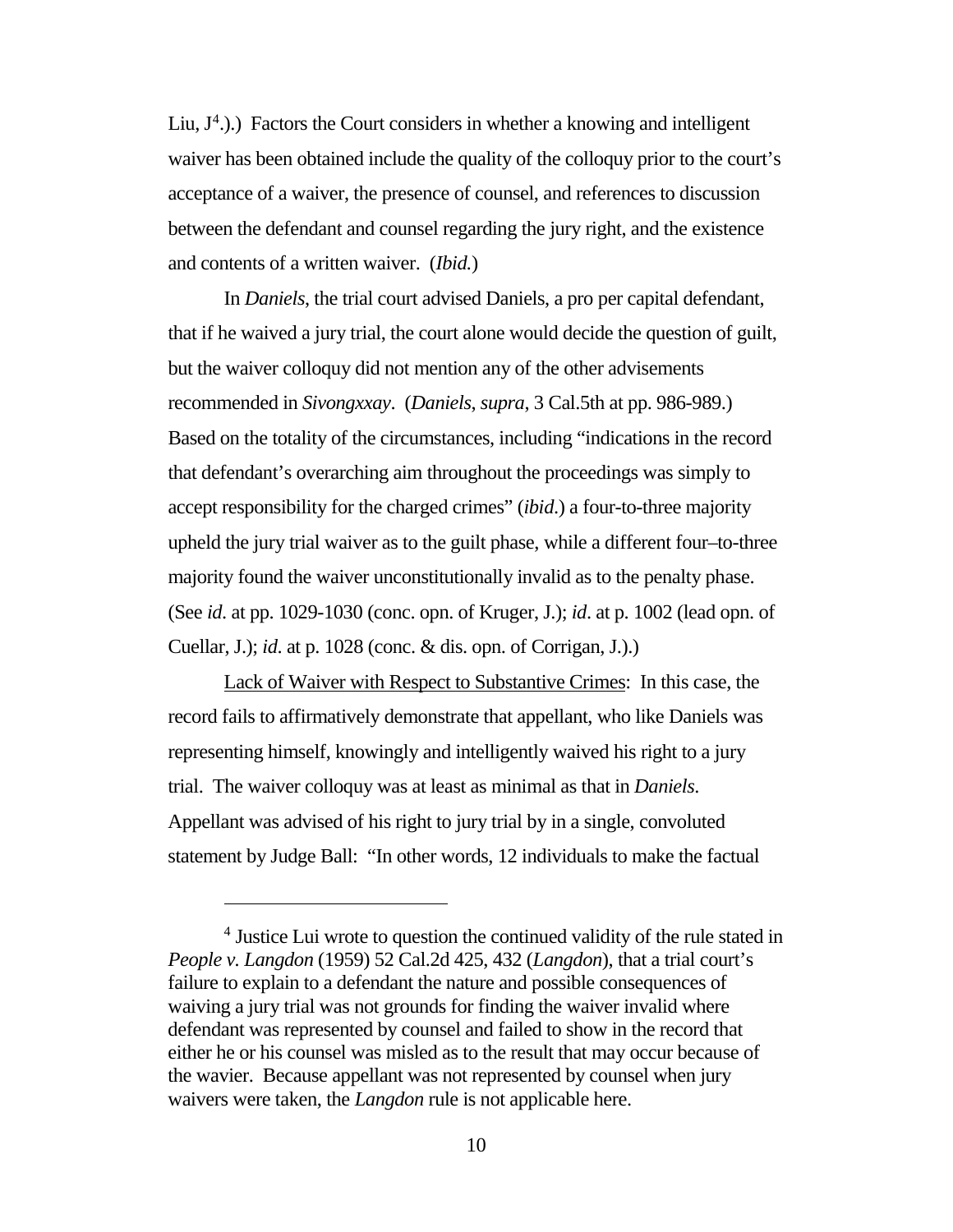determination both as to your guilt and in the event that that jury would find you guilty and determine one of more special circumstances to be true, that you would have a constitutional right to a jury to determine the penalty for which the crimes would be punishable." (8/11/95 RT:48.) Appellant agreed that that had been explained to him and that he understood it. (*Ibid*.) The judge's statement may have illuminated the size of a jury (12 individuals), but it did not elaborate on what a jury trial entails, how a jury is selected, that jury members must be impartial and their verdict unanimous, or that a judge alone would decide his fate. The "waivers" of a jury trial as to the guilt phase taken by Judge Creed were even more barebones – before the guilt phase appellant was told that he had "an absolute constitutional right to have a trial by jury" and was asked if he wanted to give up that right; he agreed. (1RT:2; 2RT:329.)

As to the other *Sivongxxay* factors, appellant was not represented by counsel and there is no record that either his prior counsel or the district attorney prosecuting the case ever discussed the matter with him. "The sparseness of the colloquy's substance in this case is especially conspicuous given that [the defendant] was without the benefit of counsel when he proffered his waiver." (*Daniels*, *supra*, 3 Cal.5th at p. 996.) In fact, appellant asked for but was erroneously denied advisory counsel prior to being sent to trial with Judge Creed (see AOB, Argument I); the trial court thus affirmatively precluded any consultation with counsel in this regard, contrary to this Court's recommendation that in cases in where a defendant has waived counsel, that standby counsel be appointed for the limited purpose of discussing the defendant the consequences of waiving a jury trial. (*Daniels*, *supra*, 3 Cal.5th at p. 999.)

Finally, there is no written waiver of appellant's right to a jury trial in the record.

In *Daniels*, three justices maintained that Daniels was sufficiently aware of the essential aspects of a jury trial because of his five prior felony guilty

11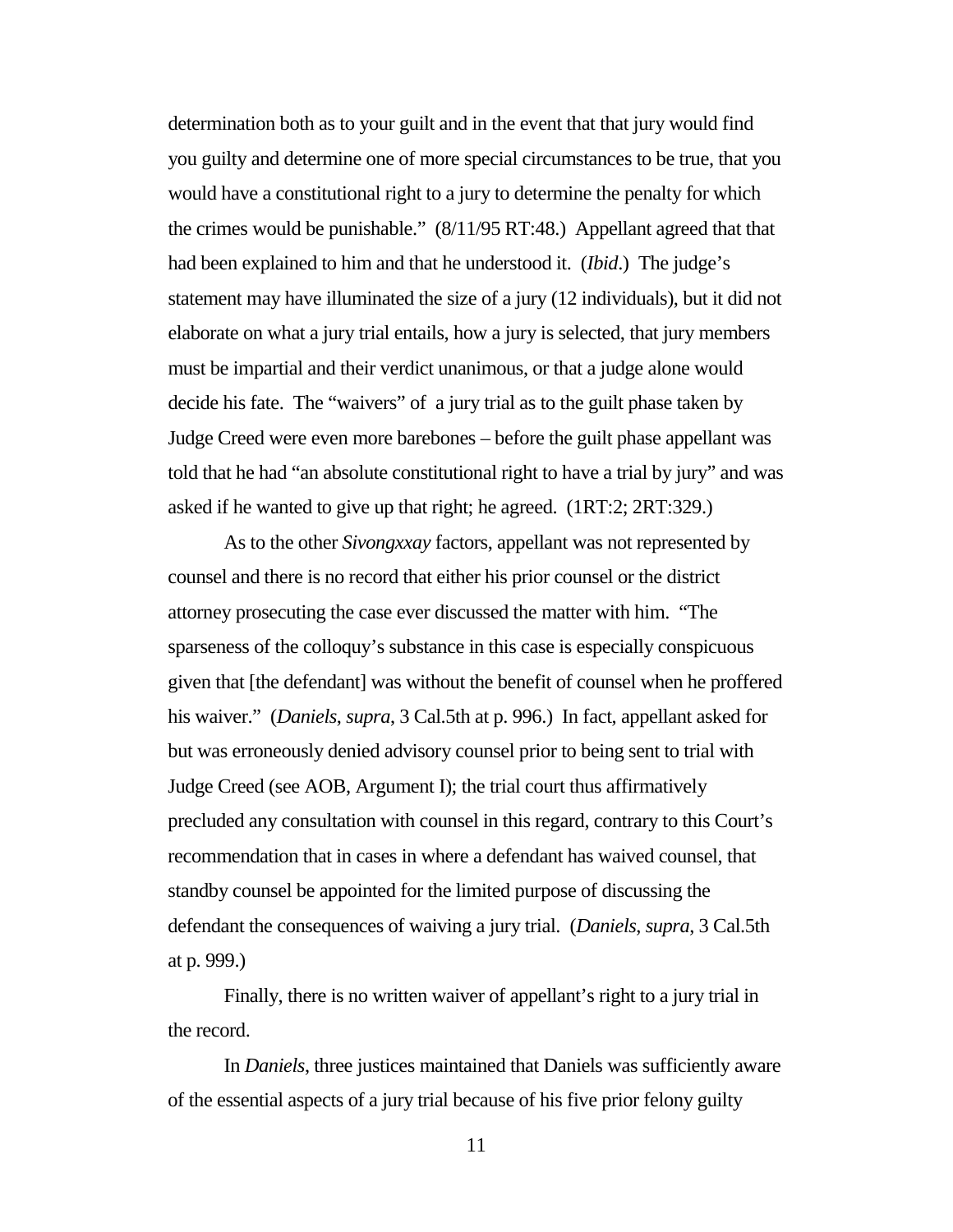pleas during which he was represented by counsel. (*Daniels*, *supra*, 3 Cal.5th at p. 1023 (conc. & dis. opn. to lead opn. by Corrigan, J.).) However, in this case, unlike *Daniels*, there was no record of the two plea colloquies, so there is no evidence of what those advisements were in fact. (People's Exhibits 29  $\&$ 30; 3CT:538A-538AA.) And like *Daniels*, appellant's pleas were remote in time – 7 years in one case and 13 in the other. (*Ibid*.) These remote plea advisements cannot fill the record's void of whether appellant waived his jury right in this case in accordance with constitutional requirements. (Accord, *Daniels*, *supra*, 3 Cal.5th at p. 1002.)

Lack of Waiver with Respect to Special Circumstances: *People v. Memro* (1985) 38 Cal.3d 658, 700-704 (*Memro*) interpreted the Penal Code to require, in addition to an advisement regarding the right to a trial by jury at the guilt phase, that a defendant be separately advised of his right to a jury trial as to the special circumstance allegations. In *Sivongxxay*, *supra*, 3 Cal.5th at p. 187, this Court concluded that when "a defendant has personally entered a knowing, intelligent and voluntary jury waiver as to all aspects of his or her trial, *Memro* error admits of harmless error analysis." Here, however, the record fails to establish such a waiver of jury trial as to any phase of his capital trial. The predicate assumption of *Sivongxxay* in allowing a harmless error analysis, that the defendant was made aware of his right to a jury trial (and all that entails), is absent in this case. Under these circumstances, the failure to obtain a specific and separate waiver of appellant's right to a jury trial on the special circumstance allegations constitutes structural error. (*Sivongxxay*, *supra*, 3 Cal.5th at pp. 200-202 (conc. & dis. opn. of Lui, J.).)

Lack of Penalty Phase Waiver: In addition, the record is even more bereft of support for the conclusion that appellant's penalty phase waiver was valid. After the guilt phase Judge Creed told appellant he could request a jury for the penalty phase; appellant declined. (2RT:329.) No information regarding the nature of the right he was waiving was provided. Even supposing

12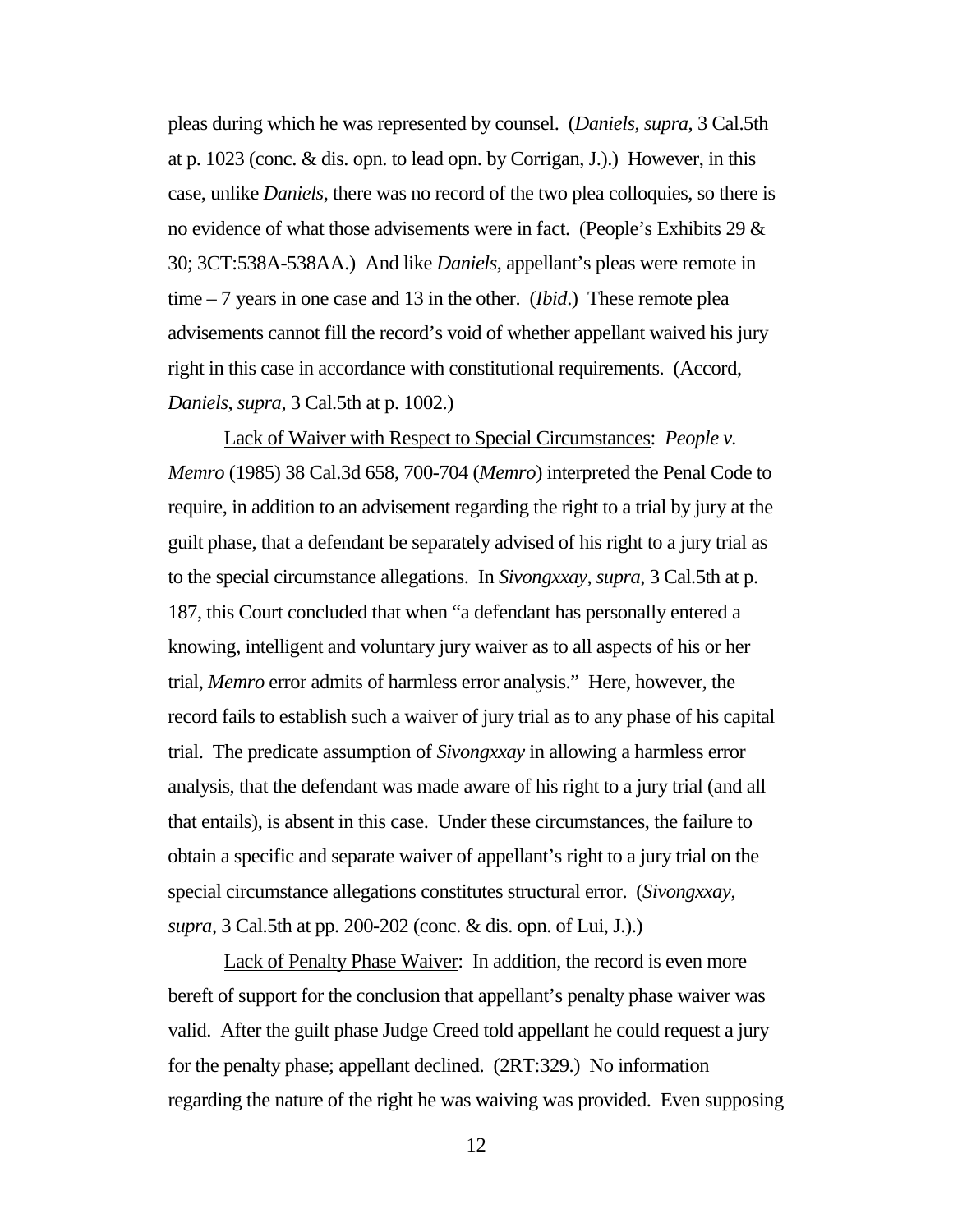that appellant retained information he may have received orally in connection with the two prior pleas, that does not serve as an adequate basis to presume appellant understood the "intricacies of the decisionmaker's role in the penalty phase of a capital trial." (*Daniels*, *supra*, 3 Cal.5th at p. 1004.) "In contrast with the guilt phase, the decisionmaker's role at the capital penalty phase 'is not merely to find facts, but also – and most important – to render an individualized, normative determinations about the penalty appropriate for the particular defendant – i.e., whether he should live or die.'" (*Ibid*., citation omitted.)

The record reflects that appellant misunderstood the nature of relevant mitigation and the penalty phase decisionmaking process. When asked by the prosecution during his penalty phase testimony whether he would have liked to have had testimony from a psychiatrist regarding the abuse his father inflicted on appellant and his family, appellant replied:

I don't think anything that happened in my past, even though it may be a circumstance of why I commit certain crimes, I don't think it's directly related to and has any real significance one way or the other. I don't think it would sway the Court's mind one way or the other. It's just a waste of time.

(2RT:513.) Appellant's belief that there needed to be a "causal nexus" between his mitigation presentation and his crimes was and is contrary to federal constitutional law. (*Lockett v. Ohio* (1978) 438 U.S. 586; *Eddings v. Oklahoma* (1982) 455 U.S. 104; *Penry v. Lynaugh* (1989) 492 U.S. 302 (*Penry*), abrogated on other grounds by *Atkins v. Virginia* (2002) 536 U.S. 304; see also *Tennard v. Dretke* (2004) 542 U.S. 274, 283-287 [rejecting Fifth Circuit's interpretation of *Penry* as requiring a causal nexus between act and defense mitigation presentation].)

Appellant has not found a modern case involving a pro per capital defendant in which a jury trial waiver was upheld on a record as devoid of any indicia of a knowing and intelligent waiver of a jury trial as found in this case.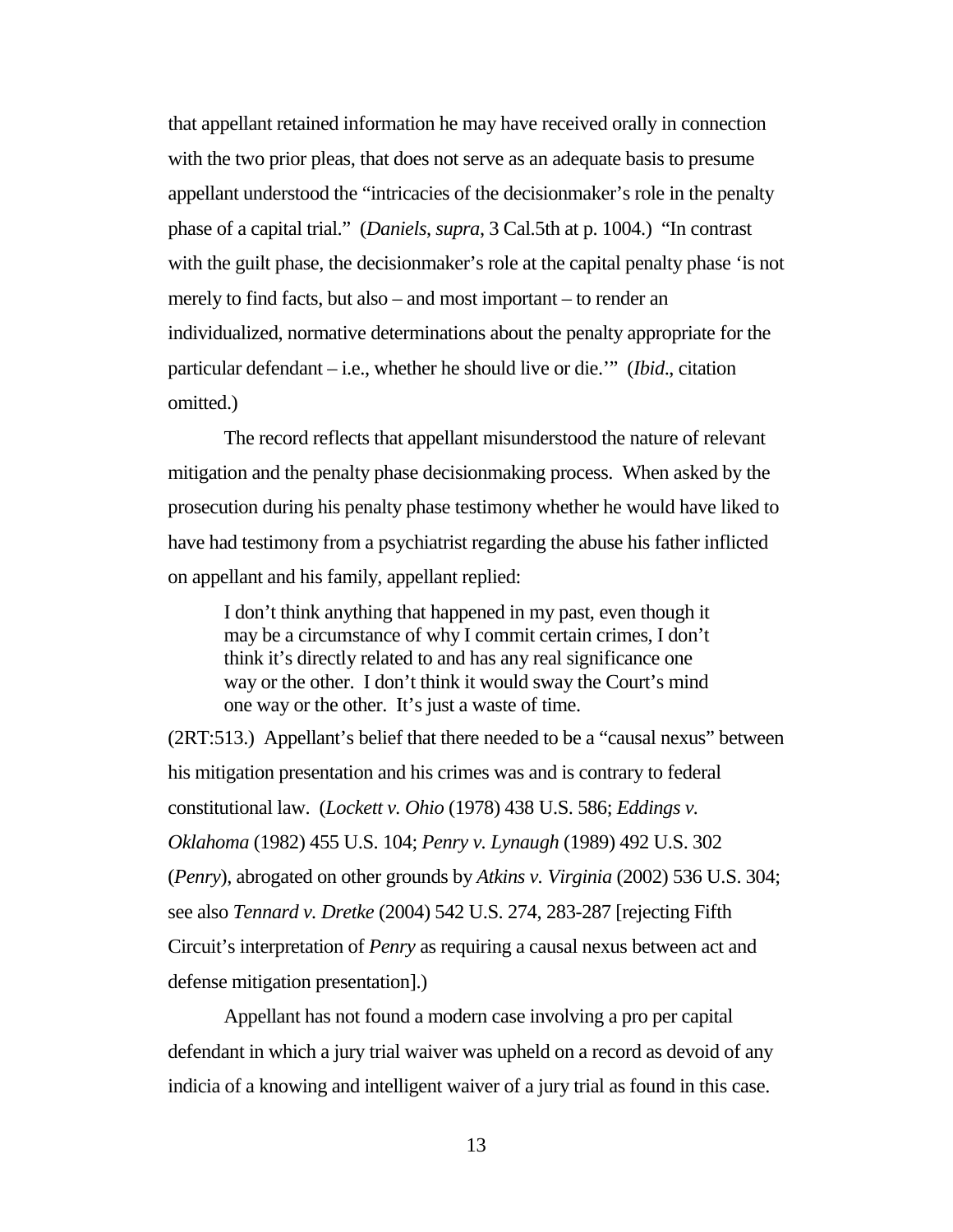The lack of a meaningful inquiry militates against this Court's ability to confirm whether a valid waiver of rights was obtained. (See *Daniels*, *supra*, 3 Cal.5th at p. 992 ["a meaningful colloquy – or lack thereof – bears on our ability, on review" to confirm a valid waiver].) While the right to a jury is waivable, "we do not presume acquiescence in the loss of fundamental rights." (*Daniels*, *supra*, 3 Cal.5th at p. 993, internal quotation marks and citation omitted.) The record in this case would require the Court to do exactly that – the record fails to affirmatively show that appellant made a knowing and intelligent waiver of his fundamental right to a jury trial as to all phases of his capital trial.

### <span id="page-13-0"></span>**C. The Failure to Obtain an Informed Waiver of Jury Trial Requires Reversal of Appellant's Conviction and Sentence of Death**

A failure to obtain an informed waiver results in a complete denial of defendant's right to a jury trial. (*Daniels*, *supra*, 3 Cal.5th at p. 1003, citing *People v. Tran* (2015) 61 Cal.4th 1160, 1169.) Both the United States Supreme Court and this Court hold that the complete deprivation of the constitutional right to a jury trial right is a structural error compelling reversal. (*Daniels*, *supra*, 3 Cal.5th at p. 1003, citing *Rose v. Clark* (1986) 478 U.S. 570, 578, *People v. Collins* (2001) 26 Cal.4th 297, 312 and *People v. Cahill* (1933) 5 Cal.4th 478, 501.)

- //
- //
- //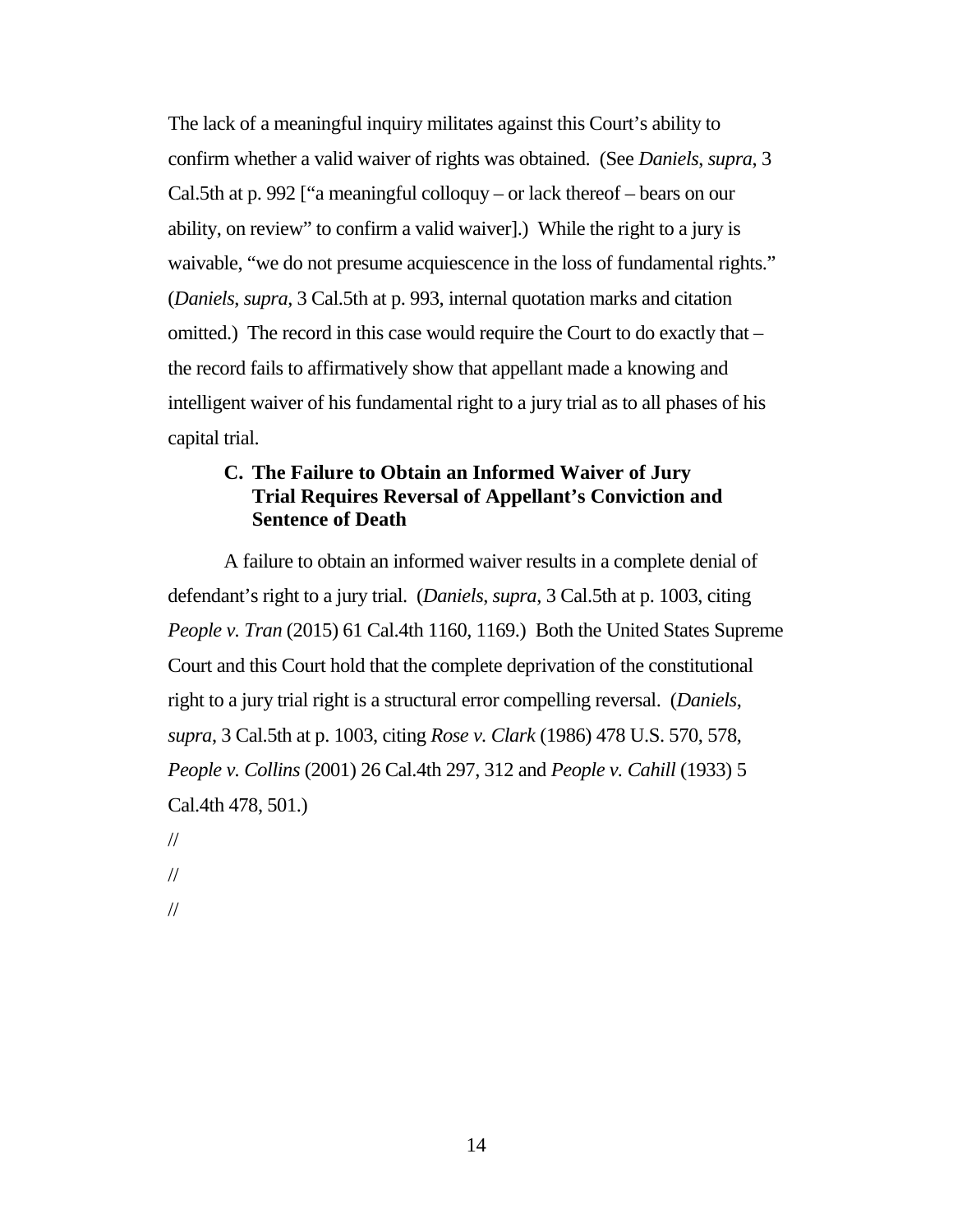## **CONCLUSION**

<span id="page-14-0"></span>For all the foregoing reasons, reversal of appellant's conviction and judgment of death is required. DATED: March 13, 2018

> Respectfully Submitted, MARY K. McCOMB State Public Defender

/s/\_\_\_\_\_\_\_\_\_\_\_\_\_\_\_\_\_\_\_\_\_\_\_\_\_

KATHLEEN M. SCHEIDEL Assistant State Public Defender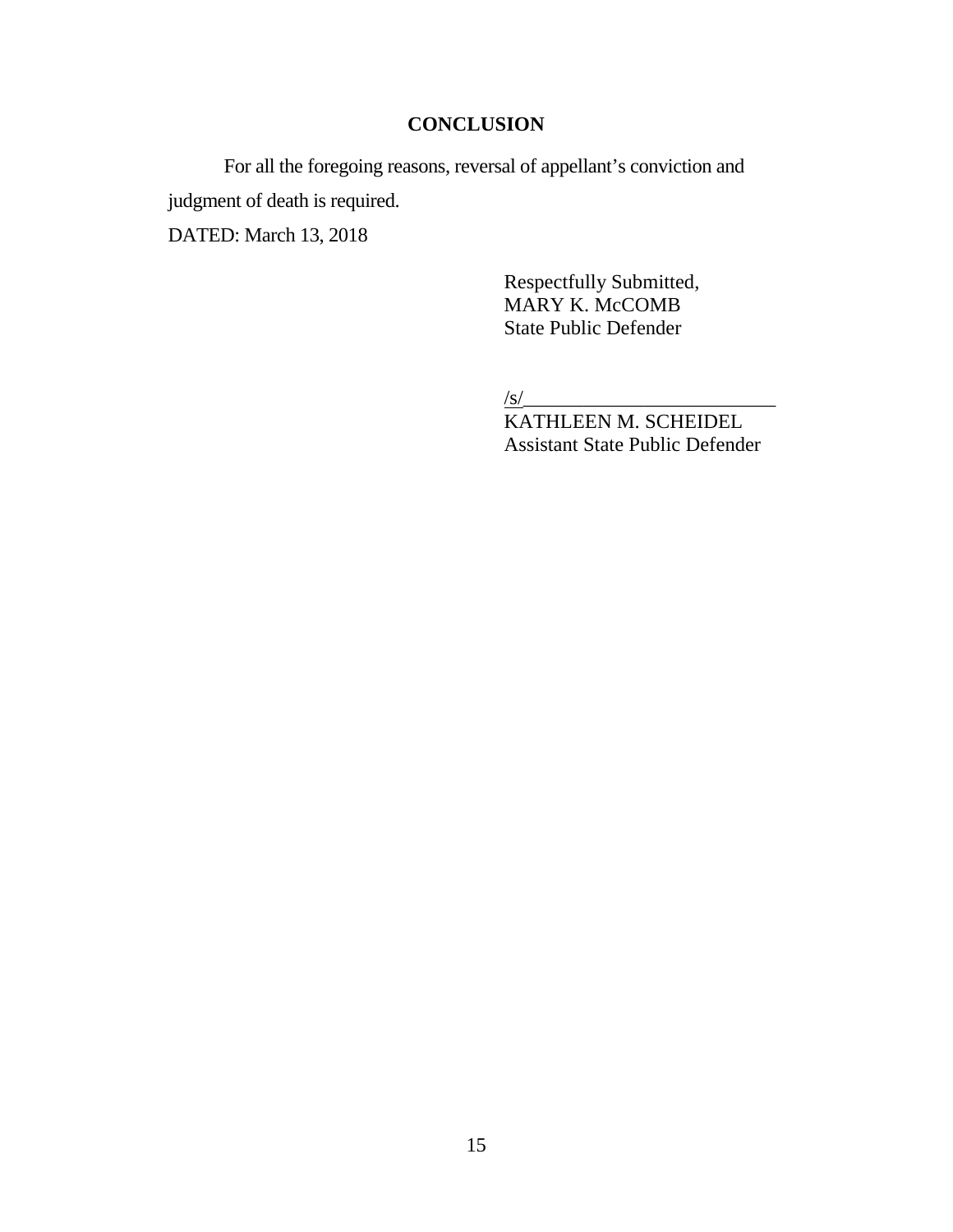### <span id="page-15-0"></span>**CERTIFICATE OF COUNSEL (Cal. Rules of Court, Rule 8.630(b)(2))**

I, Kathleen M. Scheidel, am the Assistant State Public Defender assigned to represent appellant, Valdamir Fred Morelos, in this automatic appeal. I directed a member of our staff to conduct a word count of this supplemental opening brief using our office's computer software. On the basis of that computer-generated word count I certify that this brief is 2,915 words in length, excluding the tables and this certificate.

DATED: March 13, 2018

/s/\_\_\_\_\_\_\_\_\_\_\_\_\_\_\_\_\_\_\_\_\_\_\_\_\_ KATHLEEN M. SCHEIDEL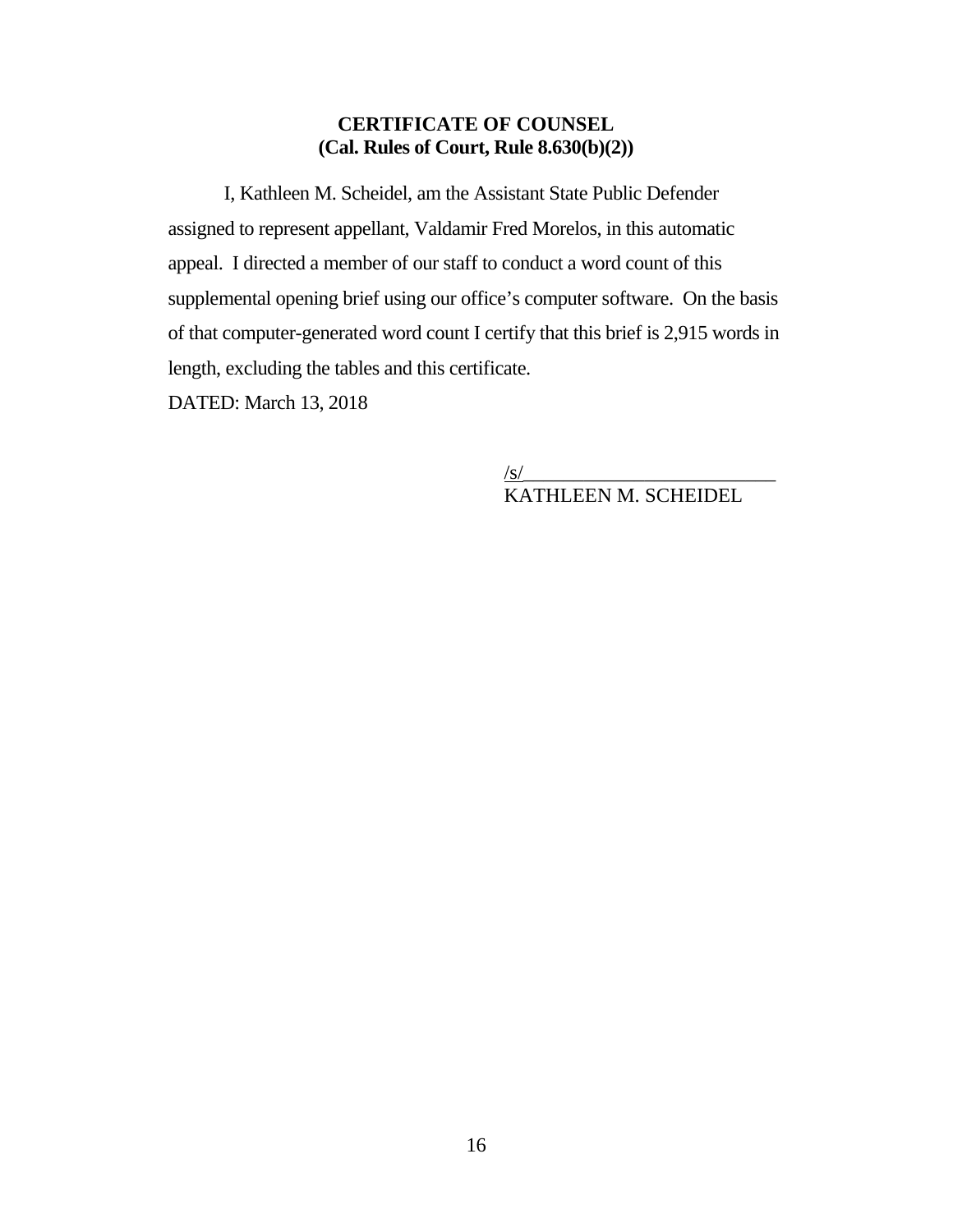### <span id="page-16-0"></span>**DECLARATION OF SERVICE**

*People v. Valdamir Fred Morelos* Cal. Supreme Court No. S051968 Santa Clara Co. Superior Court No. 169362

I, the undersigned, declare as follows:

I am over the age of 18, not a party to this cause. I am employed in the county where the mailing took place. My business address is 1111 Broadway, Suite 1000, Oakland, California, 94607. I served a copy of the following document(s):

#### **APPELLANT'S SUPPLEMENTAL OPENING BRIEF**

by enclosing it in envelope(s) and

**/ / depositing** the sealed envelope with the United States Postal Service with the postage fully prepaid;

**/ X / placing** the envelopes for collection and mailing on the date and at the place shown below following our ordinary business practices. I am readily familiar with this business's practice for collecting and processing correspondence for mailing. On the same day that correspondence is placed for collection and mailing, it is deposited in the ordinary course of business with the United States Postal Service in a sealed envelope with postage fully prepaid.

The envelope(s) were addressed and mailed on **March 13, 2018**, as follows:

| VALDAMIR F. MORELOS, #J-97900 | <b>CLERK OF THE COURT</b>         |
|-------------------------------|-----------------------------------|
| CSP-SO                        | Santa Clara County Superior Court |
| $2$ -EY-48                    | 191 N. First Street               |
| San Quentin, CA 94974         | San Jose, CA 95113                |

The following were served the aforementioned document(s) electronically via TrueFiling on **March 13, 2018**:

CATHERINE RIVLIN, D.A.G. Office of the Attorney General 455 Golden Gate Ave., Suite 11000 San Francisco, CA 94102

CALIFORNIA APPELLATE PROJECT 101 Second Street San Francisco, CA 94105

I declare under penalty of perjury under the laws of the State of California that the foregoing is true and correct. Signed on **March 13, 2018,** at Oakland, California.

> $\sqrt{\text{s}}$ / RANDY PAGADUAN